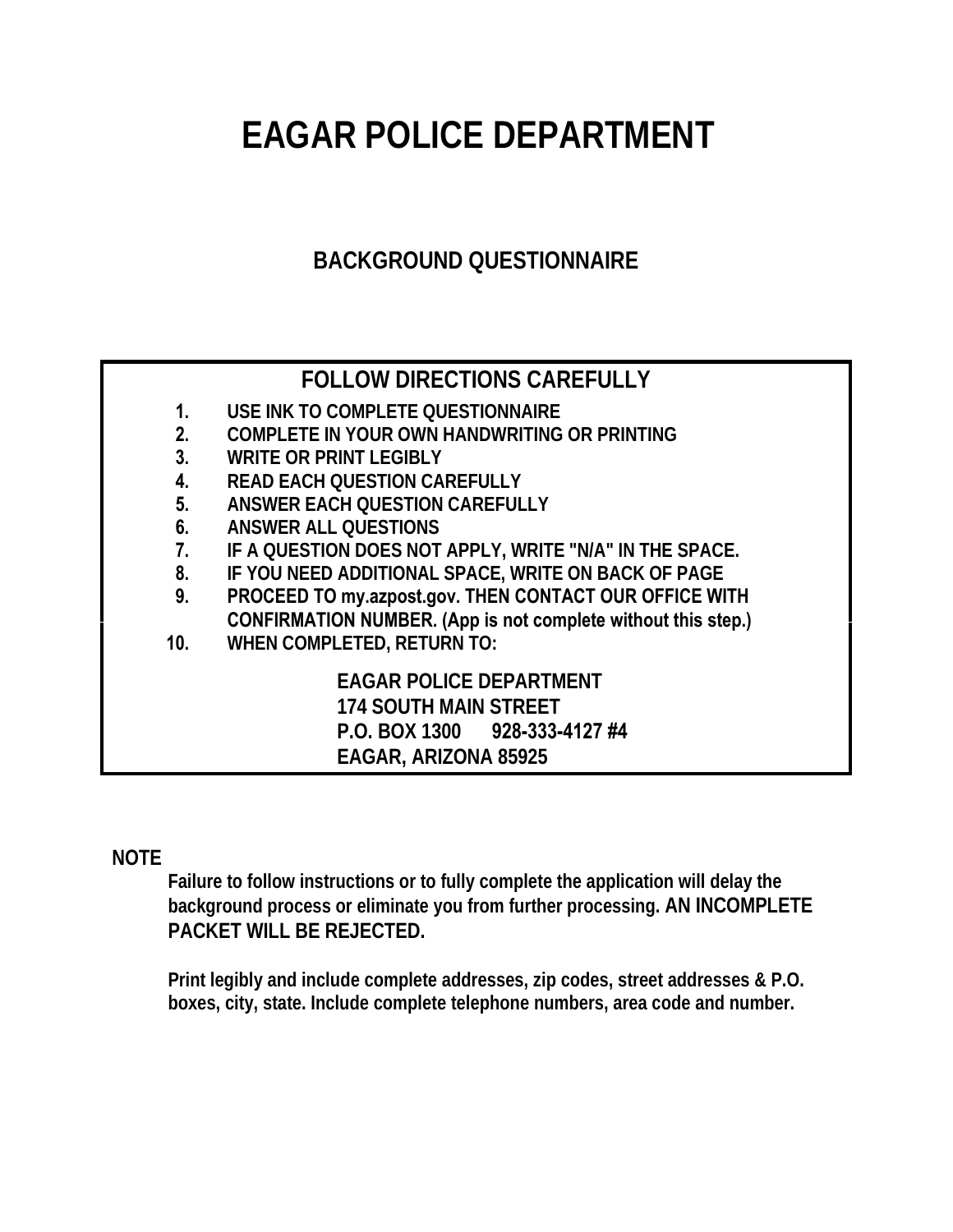**DATE\_\_\_\_\_\_\_\_\_\_\_\_\_\_\_\_\_\_\_\_\_\_\_** 

**POSITION: ( ) SWORN - FULL TIME ( ) RESERVE – VOLUNTEER ( ) CIVILIAN** 

**TO THE APPLICANT:** 

**This questionnaire will be used for reference by those who will be considering you for employment, or for a commission with the Eagar Police Department.** 

**An extensive background investigation will be conducted into your personal history. Where written explanations are required in this form, it is MANDATORY that the information be listed TOTALLY AND COMPLETELY.** 

**Applicants will be required to take a polygraph examination to confirm the information in this questionnaire, and to determine other items of background information. Read the following statement and standards carefully. Sign where indicated if you agree with the statements.** 

**I understand that I will not receive, and I am not entitled to, a copy of the report or to know its contents, and I further understand that the contents will be used in the evaluation process for employment with the Eagar Police Department. Further, that no documents submitted by me will be returned and no copies of any other reports or documents utilized for or during my application for employment or a commission will be furnished or given to me. Unless I am not selected for employment based on a single test, I WILL NOT BE ADVISED OF THE REASONS FOR NONSELECTION.** 

**The existence of any of the conditions listed below may result in rejection from the selection process. These areas will be explored during an extensive background investigation, psychological examination, drug screen, and polygraph examination.** 

#### **CRITERIA STANDARDS FOR DISQUALIFICATION**

- **1. ANY FELONY CONVICTIONS. NO TIME LIMIT.**
- **2. PARTICIPATION IN ANY SERIOUS CRIME.**
- **3. ANY MISDEMEANOR CONVICTION INVOLVING NARCOTICS, DRUGS, OR MARIJUANA.**
- **4. ANY SELLING OF NARCOTICS, DRUGS, OR MARIJUANA FOR PROFIT.**
- **5. ANY ILLEGAL USE OF OPIATE NARCOTICS, HALLUCINOGENS, AND/OR OTHER DANGEROUS DRUGS.**
- **6. ANY RECENT ILLEGAL USE OF MARIJUANA.**
- **7. ANY EXCESSIVE ILLEGAL USE OF MARIJUANA.**
- **8. ANY HISTORY OF DISREGARD FOR TRAFFIC LAWS WITH SUCH FREQUENCY SO AS TO INDICATE A DISRESPECT FOR TRAFFIC LAWS AND A DISREGARD FOR THE SAFETY OF OTHER PERSONS ON THE HIGHWAY WITHIN THE PAST THREE YEARS.**
- **9. ANY DEMONSTRATED PATTERN OF SEXUAL CONDUCT PROHIBITED BY LAW.**

**PLEASE CONFIRM THAT YOU HAVE READ, UNDERSTAND, AND AGREE TO THE AFOREMENTIONED CONDITIONS AND CRITERIA BY SIGNING BELOW.**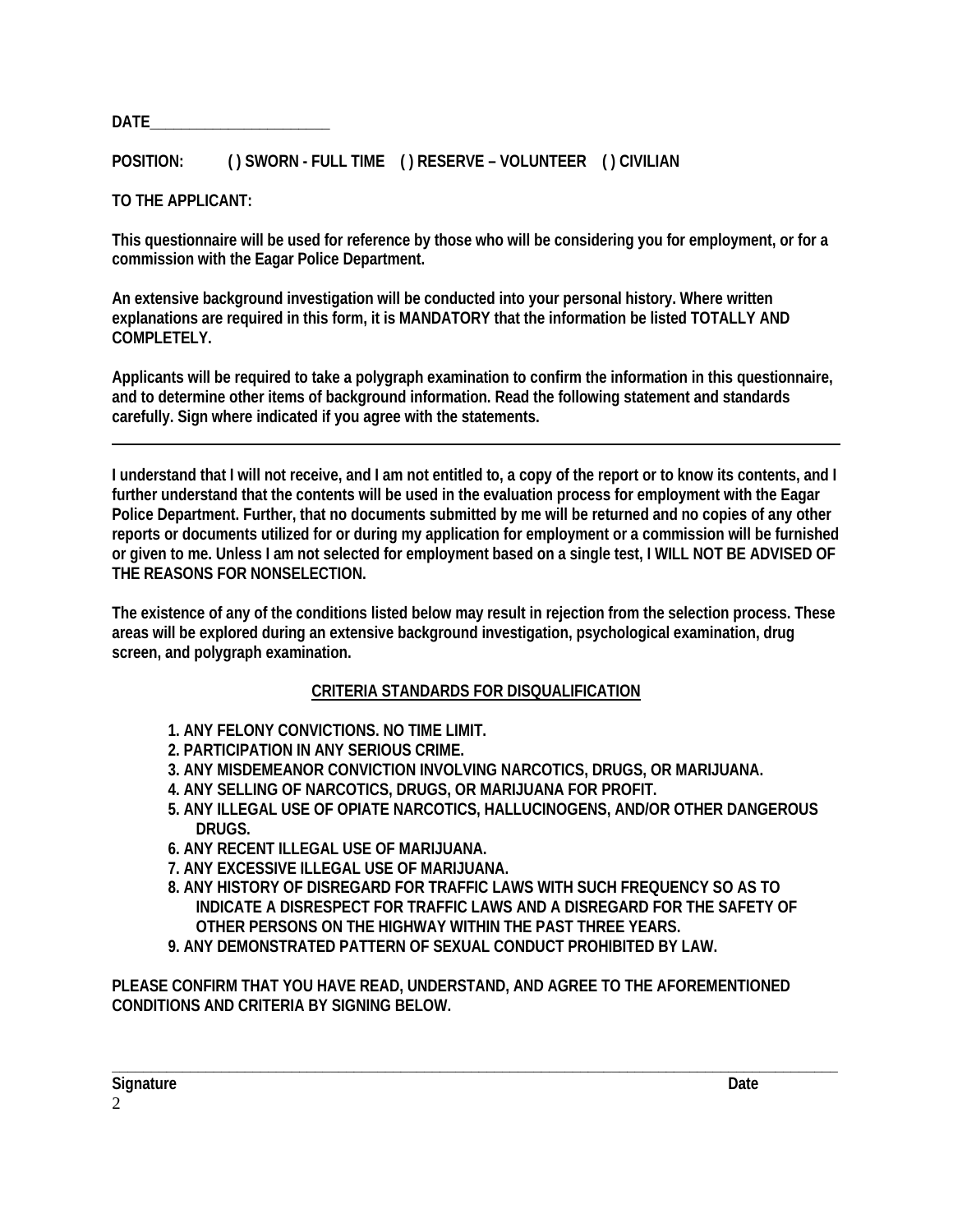#### **1. PERSONAL DATA**

| <b>Last Name</b>                      |                                                                     | First                                                            |                                  |                         | Middle (Full) |                                                                                           |  |  |
|---------------------------------------|---------------------------------------------------------------------|------------------------------------------------------------------|----------------------------------|-------------------------|---------------|-------------------------------------------------------------------------------------------|--|--|
|                                       |                                                                     |                                                                  |                                  |                         |               |                                                                                           |  |  |
| Current Address (Street and P.O. Box) |                                                                     |                                                                  | City                             | <b>State</b>            | Zip           | Phone #                                                                                   |  |  |
|                                       |                                                                     |                                                                  | 2. REFERENCES                    |                         |               |                                                                                           |  |  |
| A)                                    |                                                                     | List the names of any acquaintances employed by this department: |                                  |                         |               |                                                                                           |  |  |
| B)                                    | as a paid employee or volunteer?                                    |                                                                  |                                  |                         |               | Have you ever applied to, or been employed by the Eagar Police Department in any capacity |  |  |
|                                       |                                                                     |                                                                  | <b>3. EDUCATION AND TRAINING</b> |                         |               |                                                                                           |  |  |
| A)                                    | List any skills or abilities possessed (include foreign languages): |                                                                  |                                  |                         |               |                                                                                           |  |  |
|                                       |                                                                     |                                                                  |                                  |                         |               |                                                                                           |  |  |
| B)                                    | Have you ever received any law enforcement training?                |                                                                  |                                  |                         |               |                                                                                           |  |  |
|                                       |                                                                     | Yes__________ No________ If Yes, explain:                        |                                  |                         |               |                                                                                           |  |  |
| When                                  |                                                                     | Where                                                            |                                  | <b>Type of Training</b> |               |                                                                                           |  |  |
| When<br>3                             |                                                                     | Where                                                            |                                  | <b>Type of Training</b> |               |                                                                                           |  |  |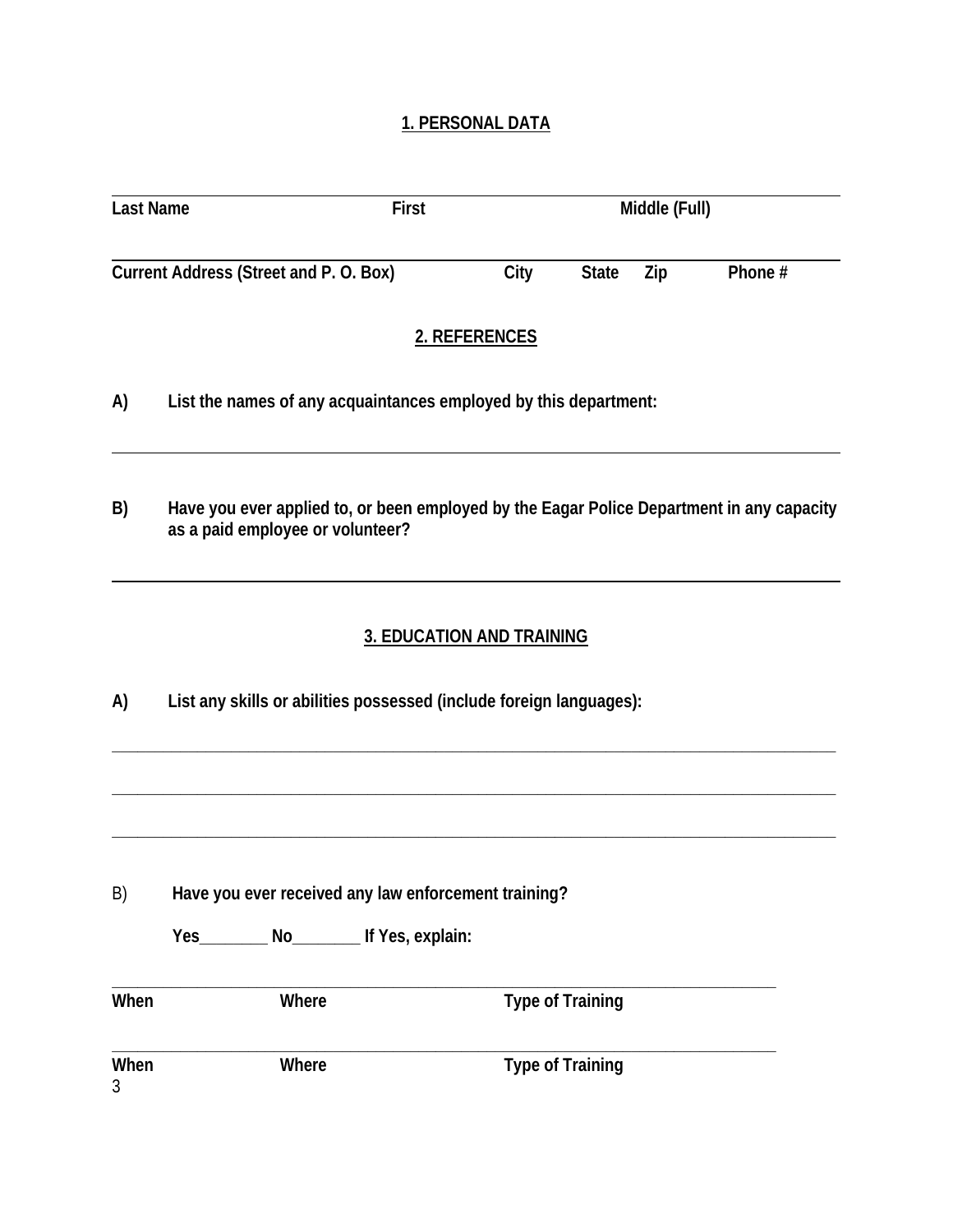#### **4. ANSWER THE FOLLOWING**

## **(Use the** Page 6 **for** clarifying when answer needs explanation**)**

| A)  | Have you ever had your wages attached?                                                                                                                           | Yes ( ) No ( )     |
|-----|------------------------------------------------------------------------------------------------------------------------------------------------------------------|--------------------|
| B)  | Have you ever been a party to a small claims or other court action?                                                                                              | Yes ( ) No ( )     |
| C)  | Do you have any immediate civil actions pending against you?                                                                                                     | Yes ( ) No ( )     |
| D)  | Have you ever been a party in any other civil actions?                                                                                                           | Yes $()$ No $()$   |
| E)  | Have you ever had a judgment rendered against you?                                                                                                               | Yes ( ) No ( )     |
| F)  | Have you ever been refused credit?                                                                                                                               | Yes ( ) No ( )     |
| G)  | Have you ever had any property repossessed?                                                                                                                      | Yes ( ) No ( )     |
| H)  | Have you ever been discharged or asked to resign from any position?                                                                                              | Yes $()$ No $()$   |
| I)  | Have the police ever been called to your home for any reason other than as<br>a victim?                                                                          | Yes $()$ No $()$   |
| J)  | Have you or your spouse ever been sued or summoned into court?                                                                                                   | Yes $()$ No $()$   |
| K)  | Have any relatives of you or your spouses' ever been convicted of any crime<br>or imprisoned?                                                                    | Yes $()$ No $()$   |
| L)  | Do you now have any gambling debts?                                                                                                                              | Yes ( ) No ( )     |
| M)  | Have you ever used an employer's money to gamble with?                                                                                                           | Yes ( ) No ( )     |
| N)  | Have you ever worked for a gambling operation, or booked any bets?                                                                                               | Yes $()$ No $()$   |
| O)  | Have your ever had an F. B. I. fingerprint check done for any reason?                                                                                            | Yes ( ) No ( )     |
| P)  | In any employment setting, including military service, have you received any<br>verbal or written reprimands or suspensions for violations of company<br>policy? | Yes ( $)$ No ( $)$ |
| Q)  | Would you have any difficulty in working or dealing with members of the<br>opposite sex, different origin, race, religion, or nationality?                       | Yes $()$ No $()$   |
| R)  | In any job that you've held, have you been involved in any physical or<br>major verbal confrontations?                                                           | Yes $()$ No $()$   |
| S)  | Would you have a problem following direct orders, even if you may not<br>agree with them?                                                                        | Yes $()$ No $()$   |
| T)  | In any previous employment setting, were you ever exposed to any high<br>stress or an extreme emergency condition?                                               | Yes ( ) No ( )     |
| U)  | Have you ever left a place of employment without giving two weeks notice?                                                                                        | Yes ( $)$ No ( $)$ |
| V)  | Have you ever committed any criminal violation that has gone undetected?                                                                                         | Yes $()$ No $()$   |
| W)  | Have you ever operated a motor vehicle while under the influence of alcohol<br>or drugs, to the point that you know you should not have been driving?            | Yes $()$ No $()$   |
| X)  | Have you ever been extensively delinguent on any of your financial<br>obligations?                                                                               | Yes $()$ No $()$   |
| Y)  | Have you ever had any of your financial obligations turned over to a<br>collection agency?                                                                       | Yes $()$ No $()$   |
| Z)  | Have you ever filed for bankruptcy?                                                                                                                              | Yes ( ) No ( )     |
| AA) | Are you currently delinquent on any of your financial obligations?                                                                                               | Yes ( ) No ( )     |
|     |                                                                                                                                                                  |                    |

4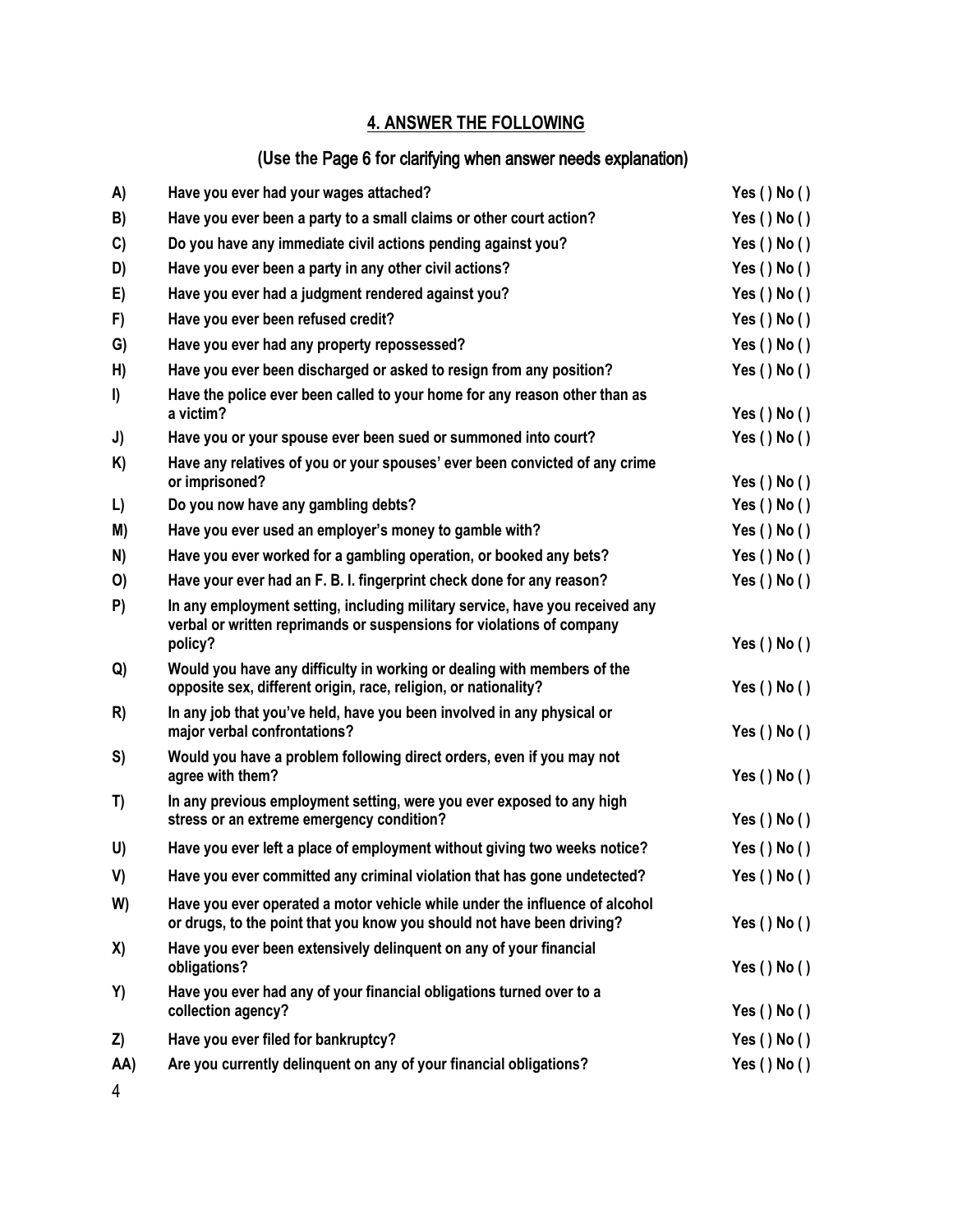#### 5. SUPPLEMENTARY BACKGROUND INFORMATION

USE THIS SPACE TO DESCRIBE THE FOLLOWING:

| A) | Why do you want to be an Eagar Police Department Police Officer? |  |  |  |
|----|------------------------------------------------------------------|--|--|--|
|    |                                                                  |  |  |  |

B) What qualities do you possess that would make you a good law enforcement officer?

#### **6. POLICE OFFICER**

If the necessity arose for you to shoot a human being in the course of your duties as an officer, would you have any reluctance to do so? Yes No If Yes, explain:

#### 7. ALCOHOL AND NARCOTICS

Have you ever used alcohol or narcotics on the job?

Yes \_\_\_\_\_\_\_\_\_\_ No\_\_\_\_\_\_\_\_\_\_\_\_ If Yes, explain: \_\_\_\_\_\_\_\_\_\_\_\_\_\_\_\_\_\_\_\_\_\_\_\_\_\_\_\_\_\_\_\_\_\_

5